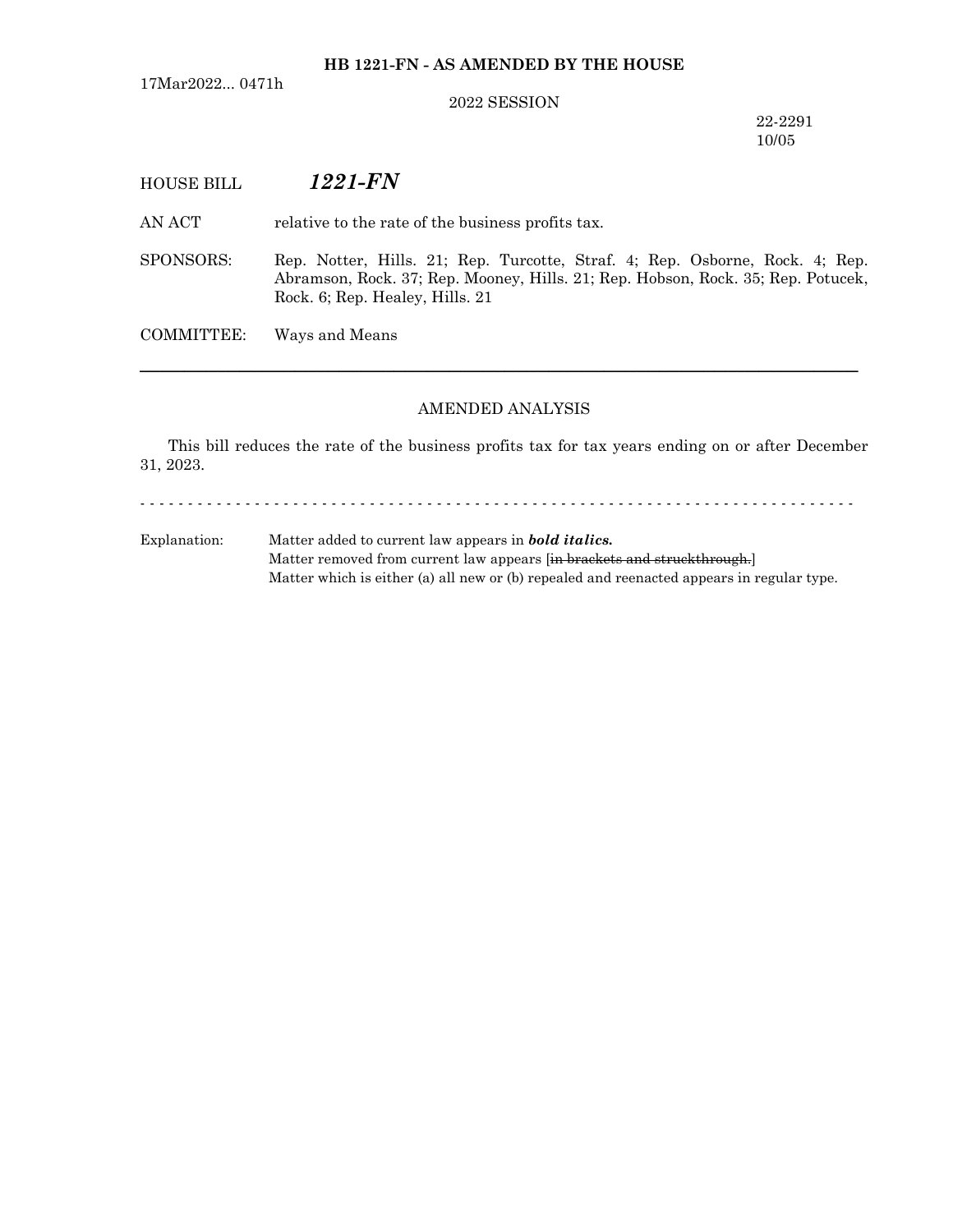## STATE OF NEW HAMPSHIRE

*In the Year of Our Lord Two Thousand Twenty Two*

AN ACT relative to the rate of the business profits tax.

*Be it Enacted by the Senate and House of Representatives in General Court convened:*

- 1 New Paragraph; Business Profits Tax; Imposition of Rate; Rate Reduced 2023. Amend RSA 77-A:2 by inserting after paragraph II the following new paragraph: 1 2
- III. For all taxable periods ending on or after December 31, 2023, a tax is imposed at the 3
- rate of 7.5 percent upon the taxable business profits of every business organization. 4
- 2 Effective Date. This act shall take effect upon its passage. 5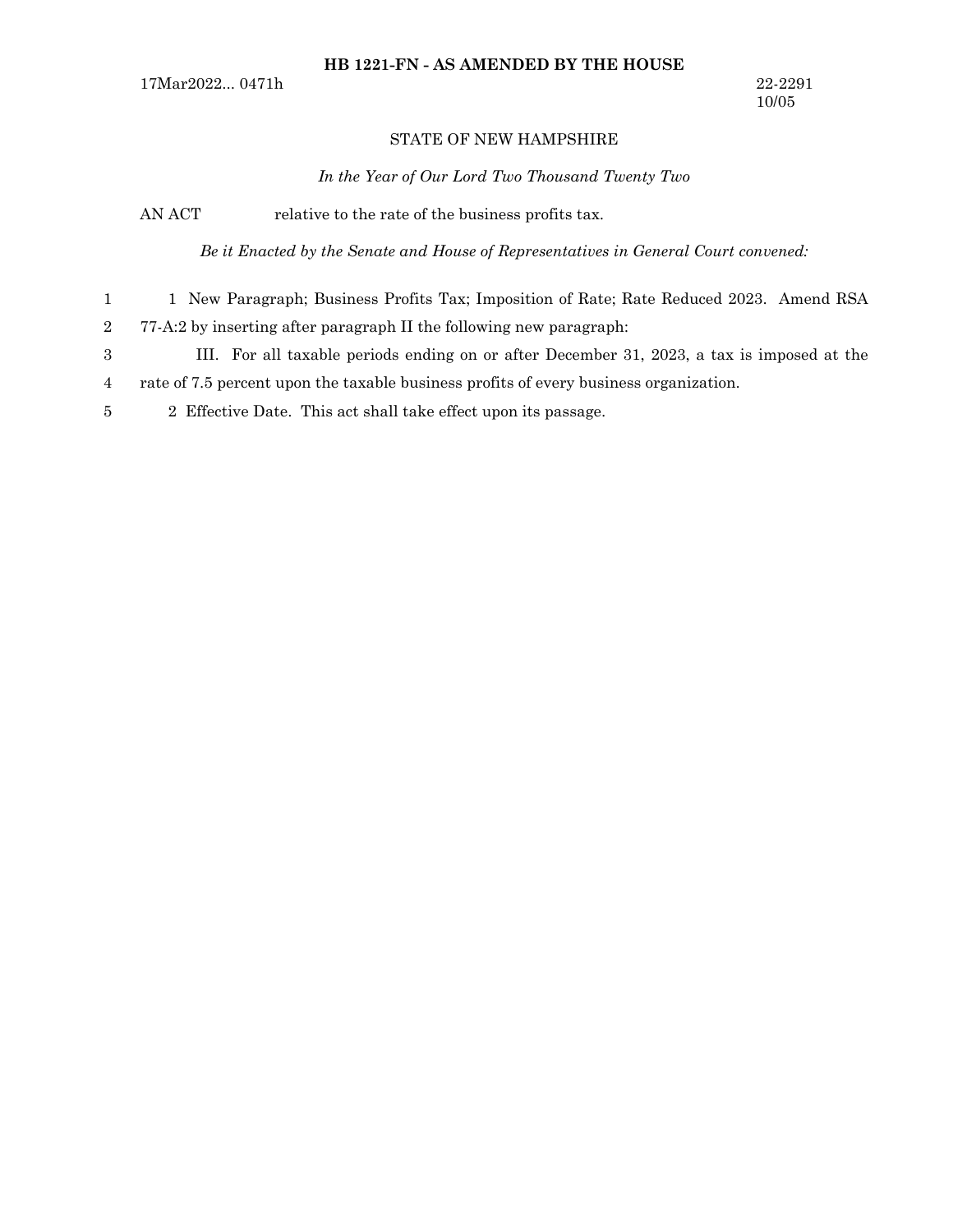LBA 22-2291 Amended 3/23/22

## **HB 1221-FN- FISCAL NOTE** AS AMENDED BY THE HOUSE (AMENDMENT #2022-0471h)

AN ACT relative to the rate of the business profits tax.

**FISCAL IMPACT:** [X] State [ ] County [ ] Local [ ] None

|                        | <b>Estimated Increase / (Decrease)</b> |                            |                            |                            |  |
|------------------------|----------------------------------------|----------------------------|----------------------------|----------------------------|--|
| <b>STATE:</b>          | FY 2022                                | FY 2023                    | FY 2024                    | FY 2025                    |  |
| Appropriation          | \$0                                    | \$0                        | $\$0$                      | \$0                        |  |
| Revenue                | \$0                                    | Indeterminable<br>Decrease | Indeterminable<br>Decrease | Indeterminable<br>Decrease |  |
| <b>Expenditures</b>    | \$0                                    | \$0                        | $\$0$                      | \$0                        |  |
| <b>Funding Source:</b> | [ X ] General                          | [X] Education              | Highway                    | Other                      |  |

### **METHODOLOGY:**

This bill reduces the Business Profits Tax (BPT) rate from 7.6% to 7.5% for taxable periods ending on or after December 31, 2023. The Department of Revenue Administration states the fiscal impact is indeterminable as the Department is not able to predict future BPT tax revenue. Based on the following assumptions/information, the Department is able to estimate a possible fiscal impact:

- the starting point for calculating the fiscal impact on FY 2023 thru FY 2025 revenues is the FY 2021 cash basis BPT revenue less anomalous receivable revenue (revenue received in FY 2021 that is credited back to FY 2020) of \$652,438,837);
- based on a tax year revenue analysis of FY 2021 revenue it was determined 15 percent is attributable to tax year 2019, 63 percent is attributable to tax year 2020, and 22 percent is attributable to tax year 2021; and
- the current law tax rates for Tax Years  $2019 2021$  included in FY 2021 revenue are 7.7% for BPT. Pursuant to Chapter 91:109-111, laws of 2021 the BPT rate is reduced from 7.7% to 7.6% for taxable periods ending on or after December 31, 2022;
- · applying the tax year revenue analysis splits for FY 2021 BPT revenue as well as applying the applicable rates creates a base of \$8,473,231,647 to use for the starting point of the calculating the fiscal impact.

The first table below provides the tax rates and split as proposed in this bill. The last table provides an estimated impact the rate changes will have on revenue.

# **Proposed Legislation Rates and Split**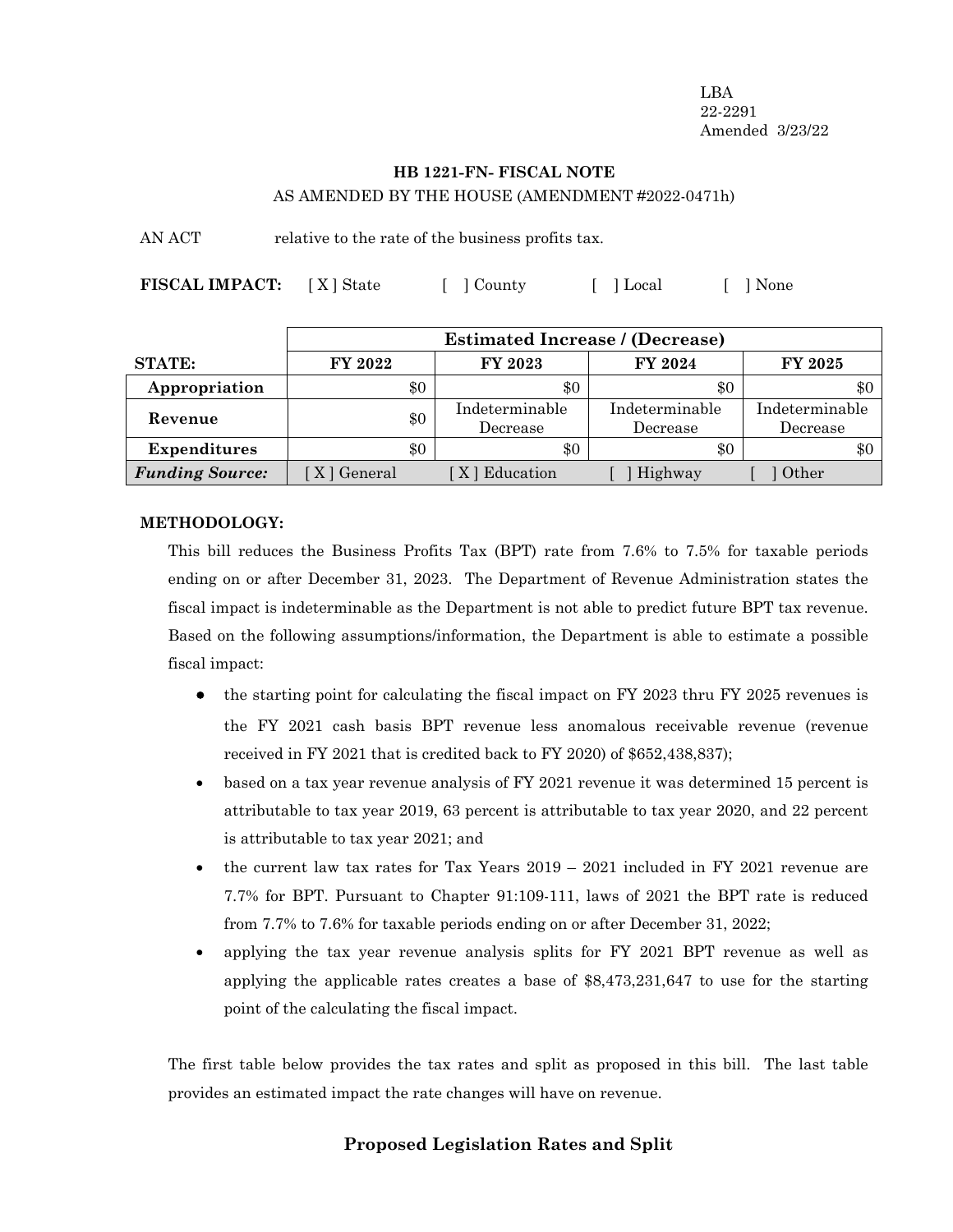| Fiscal Year                     | Tax Year                     | Percent Applicable to Tax<br>Year | <b>BPT</b> Rates |
|---------------------------------|------------------------------|-----------------------------------|------------------|
|                                 |                              |                                   |                  |
| Fiscal Year 2021                | Tax Year 2019                | 15%                               | 7.7%             |
|                                 | Tax Year 2020                | 63%                               | 7.7%             |
|                                 | Tax Year 2021                | 22%                               | 7.7%             |
| Fiscal Year 2022                | Tax Year 2020                | 15%                               | 7.7%             |
|                                 | Tax Year 2021                | 63%                               | 7.7%             |
|                                 | Tax Year 2022                | 22%                               | 7.6%             |
| Fiscal Year 2023                | Tax Year 2021                | 15%                               | 7.7%             |
|                                 | Tax Year 2022                | 63%                               | 7.6%             |
|                                 | Tax Year 2023                | 22%                               | 7.5%             |
| Fiscal Year 2024                | Tax Year 2022                | 15%                               | 7.6%             |
|                                 | Tax Year 2023                | 63%                               | 7.5%             |
|                                 | Tax Year 2024                | 22%                               | 7.5%             |
| Fiscal Year 2025 and<br>forward | Tax Year 2023 and<br>forward | 100%                              | 7.5%             |

(The proposed legislation would affect Tax Year 2023 and forward as indicated in shaded cells below)

**Fiscal Impact of Rate Changes by Fiscal Year**

| Business Profits Tax - Statice Analysis Using 2021 Revenues |                      |                         |                      |  |  |  |
|-------------------------------------------------------------|----------------------|-------------------------|----------------------|--|--|--|
| Fiscal Year                                                 | FY 2021 Revenues     |                         | Cumulative Fiscal    |  |  |  |
|                                                             | with Current Law's   | with Proposed           | Impact (Proposed     |  |  |  |
|                                                             | Decreased TY22 Rates | Legislation's Decreased | Legislation Compared |  |  |  |
|                                                             |                      | TY 23 Rates             | to Current Law)      |  |  |  |
| 2023                                                        | \$645,236,590        | \$643,372,479           | $(\$1,864,111)$      |  |  |  |
| 2024                                                        | \$643,965,605        | \$636,763,358           | $(\$7,202,247)$      |  |  |  |
| 2025                                                        | \$643,965,605        | \$635,492,374           | $(\$8,473,231)$      |  |  |  |

The fiscal impact of the proposed rate reductions as depicted in the above table may be overstated or understated for future years depending on whether actual revenue is more or less than the FY 2021 cash basis revenue less the anomalous receivable revenue (revenue received in FY 2021 that is credited back to FY 2020).

The Department would need to update all necessary tax return forms and electronic management systems to reflect the change in rates; however, it is not anticipated this will result